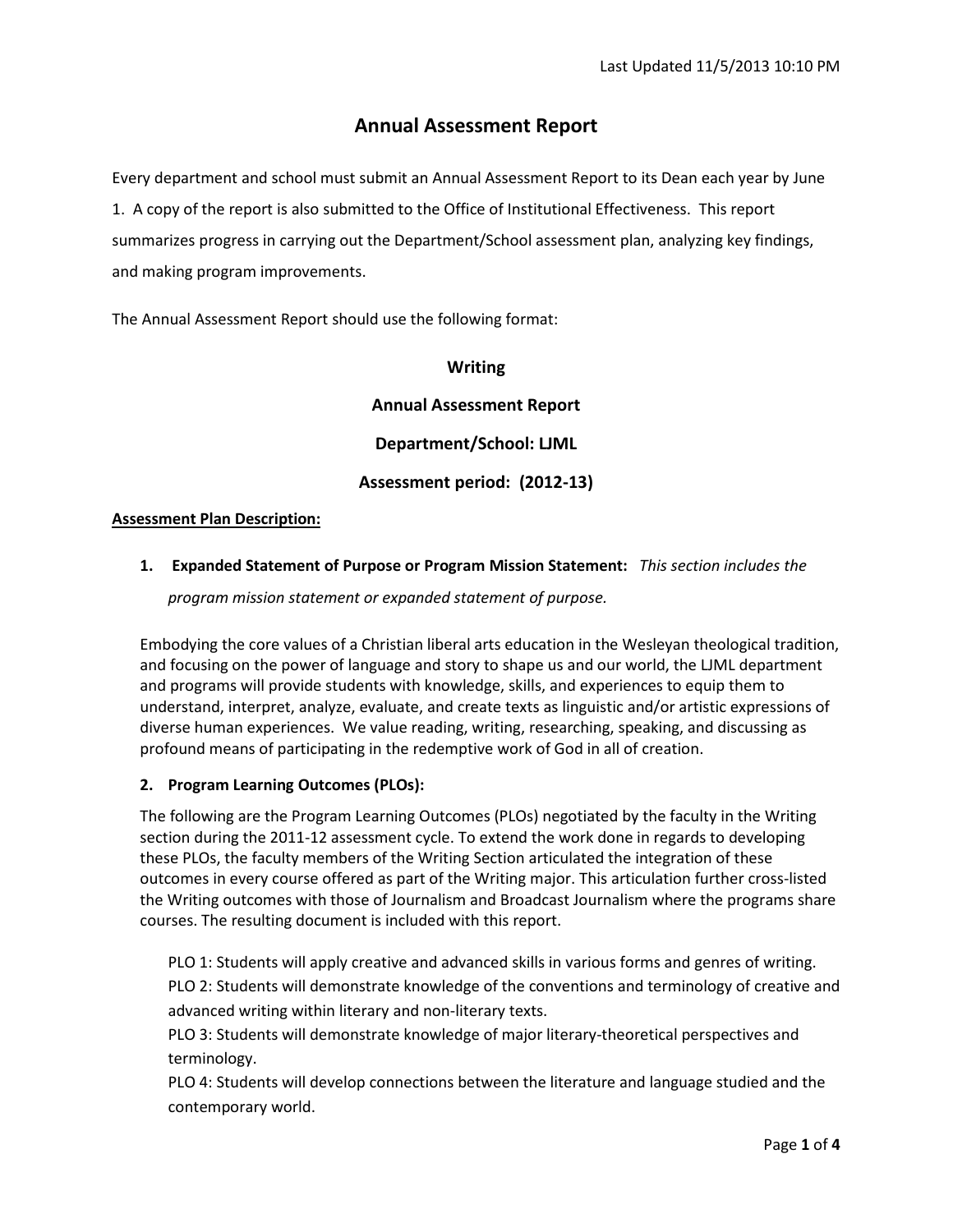PLO 5: Students will engage writing and editorial processes through campus publications and external internships.

### **3. Curriculum Map:**

Building on the work done in 2011-12 to refine the curriculum map for the Writing major, the members of the section have revisited and refined the Course Learning Outcomes (CLOs) for all of the courses required by the major, aligning them more closely with the PLOs described above. This work, tied directly to a greater understanding of which courses represent environments in which students' work is expected to represent introductory, developmental, and mastery level performance, allowed for a fine-tuning of language that was already in line with the expectations of Writing faculty, and the LJML Department at large. This work also underpinned efforts to develop assessment measurements for the courses being assessed this year and in the coming parts of the assessment cycle. These revised CLOs and the Writing curriculum map (which is unchanged from the previous year) are included with this report.

#### **4. Multi-Year Assessment Plan:**

Per the Multi-Year Assessment Plan approved during the 2011-12 term, the Writing Section evaluated PLO 2 via the upper division writing courses Writing 321: Poetry, Writing 322: Fiction, and Writing 323: Creative Nonfiction. In conjunction with the Literature section, they also evaluated PLO 3 via the Literature 250 course that is a requirement for all writing majors. The data collected from all of those courses and its meaning in terms program assessment will be discussed below and can be seen in attached documentation.

In addition to work completed in conjunction with the current year's assessment work, members of Writing Section also completed work on a formalized capstone experience in Writing 420, a need identified during 2011-12. This work led to refining an existing final portfolio assessment tool in existence, creating a new rubric that will provide a more nuanced assessment of students' work, and placed the Writing 420 course as the official culmination of the writing program's sequence of coursework. The capstone portfolio, which now allows students to designate their primary and secondary areas of emphasis and be assessed accordingly, is stored digitally both within the Writing section and will be in institutional collection platforms when Writing 420 is assessed again in 2014- 15. The documents supporting this work are included with this report.

#### **Assessment Activities:** *This section will be completed annually for each PLO measured during this*

*Academic Year (as described in your Multi-Year Assessment Plan).* 

## **5. Methods of Assessment and Criteria for Success:**

To begin, a note on a development related to the Program Assessment process of 2011-12. At the close of that year, the need for a clarification of the Writing 420 course was called for in order to consolidate an understanding of its role within the major in assessment terms. To quote the preceding annual assessment directly: "[i]n order to assess PLO 1 (see list above), all writing majors who took Writing 420 were required to complete a summative collection of a variety of their writing products over the course of their studies. This portfolio has been identified by faculty in the Writing section as the capstone assignment for the major and has been so unofficially for the past three years." To complete this work, members of the Writing Section collaborated on updating and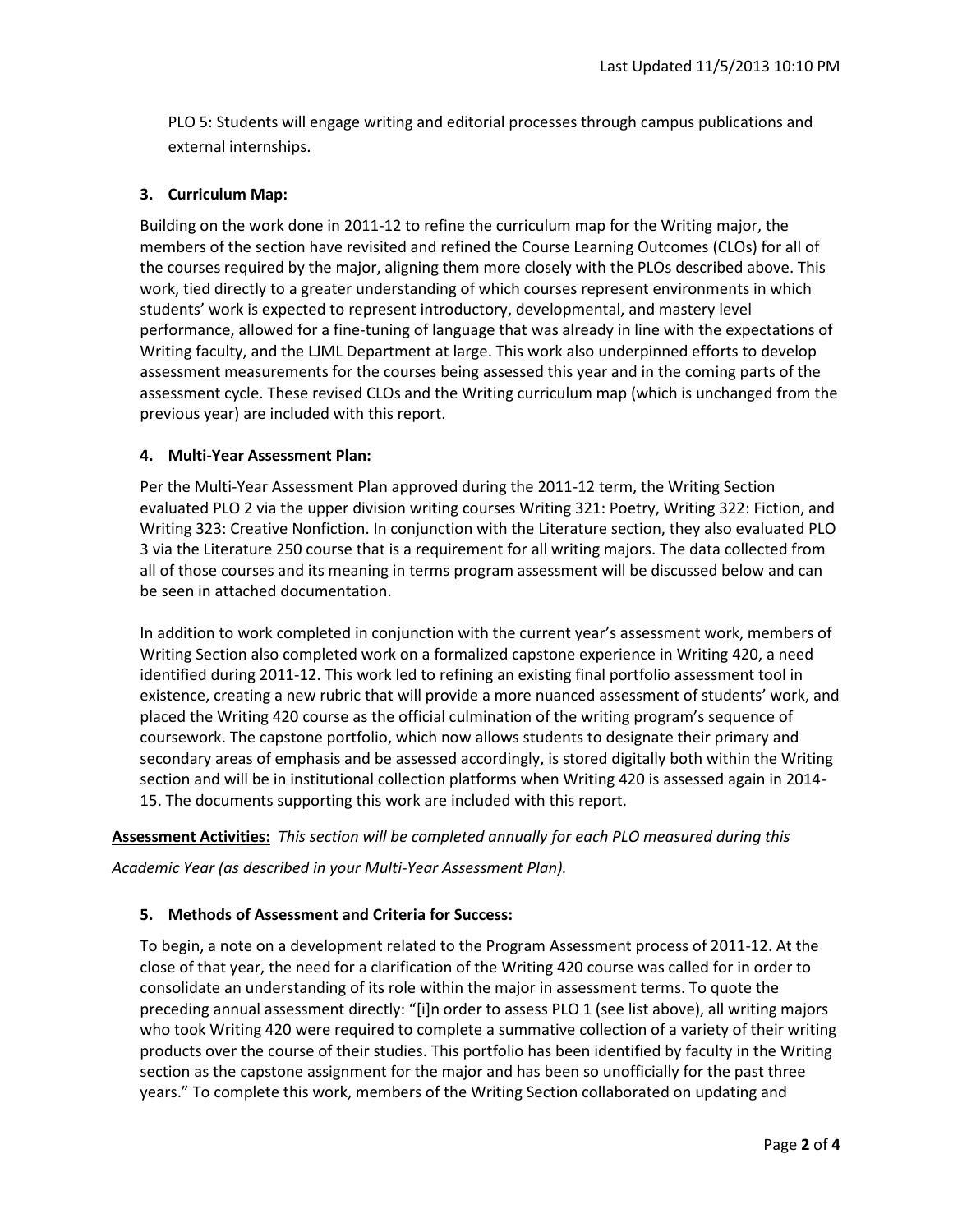aligning the rubric for assessing the final portfolio students complete, creating a collection device that is useful to both students and the institution (see attached document). This rubric was introduced to students during the 2012-13 academic year and will be used to assess the course the next time Writing 420 comes up for review in 2014-15.

Two PLOs were identified for evaluation by the Writing program's Multi-Year Assessment plan, PLOs 2 and 3. The first of those outcomes reads that students will "[d]emonstrate knowledge of the conventions and terminology of creative and advanced writing within literary and non-literary texts." In order to capture evidence regarding this outcome across the breadth of the program, members of the Writing section elected to assess the Writing 321 – Poetry, Writing 322 – Fiction, and Writing 323 – Creative Nonfiction courses that all majors must take multiple times. In order to assess students' acumen regarding this outcome in these courses, members of the Writing section created common objective and subjective measures for each. The objective measure is a test of students' ability to identify and comprehend the major terminology of each of the three forms of writing. This assessment was, at the professor's discretion, employed as a stand-alone assessment or as part of the midterm and/or final examination. Results of these assessments were collected and will be discussed in the following sections of this report. For the subjective, common rubrics were created to assess major assignments identified in each of the three courses (see attached documents). These rubrics were approved by members of the Writing and Journalism Sections and can be implemented regardless of who is teaching the course. The results of those assessments will also be discussed in the following sections of this report.

In order to assess whether writing students are adequately meeting the requirements of PLO 3, the Writing section partnered with Literature professors. The outcome reads that students will "[d]emonstrate knowledge of major literary-theoretical perspectives and terminology." All writing majors are required to take Literature 250 – Introduction to the Study of Literature, the gateway course through which literature and writing majors are exposed to and explore the major movements and expressions of literary theory. The instructors of this course assess students' understanding of these major concepts via a unified course assessment tool and share that data with the members of the Writing section who then disaggregate the writing majors' results and evaluate their performance in terms of the rest of the major's coursework. The results of these discussions will be discussed in the following sections of this report.

#### **6. Summary of Data collected:**

In summary, the data collected from Writing 321, 322, and 323 indicates two things: that students are meeting the goals of PLO 2 at a more than adequate level and the Writing Section needs to work on better unifying the gathering of these results. Over the course of the year, two writing majors took WRI 321 in the Fall 12 semester and none in the Spring 13 term. According to the professor, those students achieved more than adequate results in both the objective and subjective measures he employed (see example of the subjective rubric included). WRI 322 was offered only in the Fall 12 semester and six writing majors took it. Their average score on the objective portion of the final exam that assessed their grasp of PLO 2 was an 81 percent and none scored below a 70 percent. In the subjective measure (sample rubric included), there was the expected variation in the overall quality of the writing majors' fiction, but all demonstrated at least an adequate grasp of the concepts of fiction in the way they applied them. And finally, four writing majors took WRI 323 in the Fall 12 Semester and six in the Spring 13 semester offering. The assessment measures for this course we constructed late in the fall term and as such were not employed formally by the professor